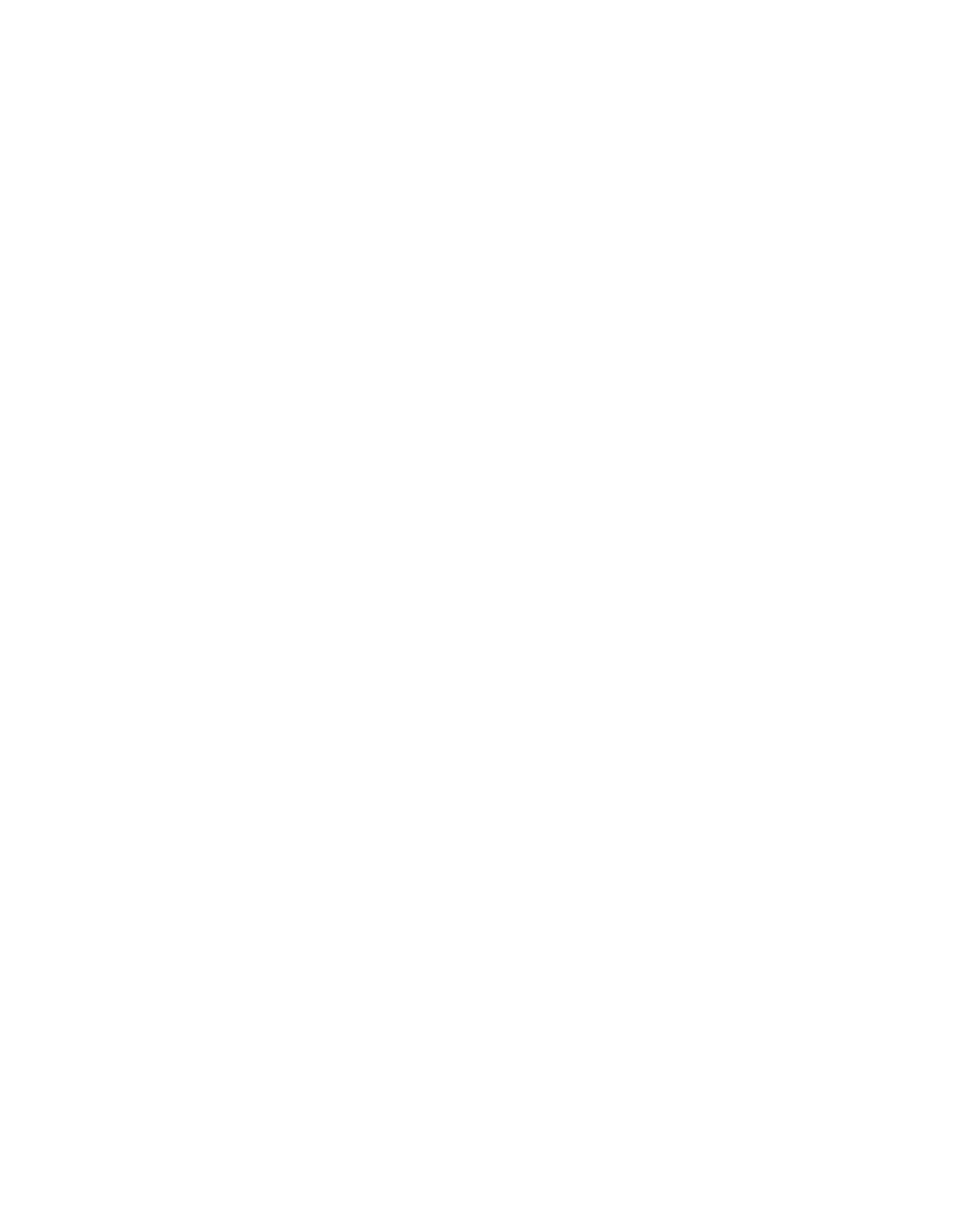## **International Monetary and Financial Committee Forty- Third Meeting April 8, 2021**

**Statement by Mr. Lesetja Kganyago, Governor for the South African Reserve Bank On behalf of Angola, Botswana, Burundi, Eritrea, Eswatini, Ethiopia, The Gambia, Kenya, Lesotho, Liberia, Malawi, Mozambique, Namibia, Nigeria, Sierra Leone, Somalia, South Africa, Republic of South Sudan, Sudan, Tanzania, Uganda, Zambia, and Zimbabwe**

*The impact of the COVID-19 pandemic on the global economy has been unprecedented. The virus has taken a severe toll on human lives with disproportionate effects on vulnerable groups. The impact on our economies has been significant in the context of pre-existing vulnerabilities, including weaknesses in our health systems. Thus, the availability and even distribution of vaccines to all countries is essential to preserve human lives and achieve population immunity to lay the groundwork for a durable exit from the crisis.* 

**The global economy is showing positive signs of recovery, supported by an unprecedented policy response.**We note that GDP projections for 2021 have been revised upwards, benefiting from the optimism about vaccine production and distribution. **However, this outlook remains uncertain and uneven.** Mutations of the virus and subsequent waves of infection, amid limited vaccine access and deployment, could result in a delayed recovery. The IMF estimates that over 150 countries will see per capita incomes below pre-COVID levels and nearly 90 million people are expected to fall into extreme poverty by the end of 2021. Output losses in emerging market and developing economies (EMDEs) are expected to be higher than in advanced economies. **We are, therefore, concerned that the extent of economic divergence resulting from the COVID-19 crisis could see many countries left behind.**

Against this background, **we welcome the IMF's immediate policy priorities centered around tackling the crisis and safeguarding the recovery**. International cooperation to ensure universal access to vaccines is central to a sustainable recovery. Essentially, vaccine policy is synonymous with economic policy. Concurrently, policy efforts should remain geared to support vulnerable households and businesses until the recovery is firmly entrenched.

**Sub-Saharan Africa (SSA) remains vulnerable.** The regional economy is projected to rebound in 2021. However, the level of GDP growth is anticipated to be significantly lower than before the COVID-19 crisis. The contraction of the regional economy in 2020 was driven by pronounced declines in travel, trade, tourism, remittances, and capital flow reversals. Given pre-existing vulnerabilities in SSA, the COVID-19 crisis is likely to leave deep scarring effects, including on physical and human capital, worsen poverty and inequality and will contribute to digital exclusion and increased risk of social discontent. Against this background, governments in the region will prioritize structural reforms to support economic recovery, employment, and productivity; enhance resilience; lift potential growth; and promote inclusion.

**The region needs to build resilience in the face of possible future external shocks**. Such resilience would provide a firm foundation for the region's projected strengthening over the medium-term. The region's improved growth prospects are in contrast with the projected moderation of the global economic recovery in 2022.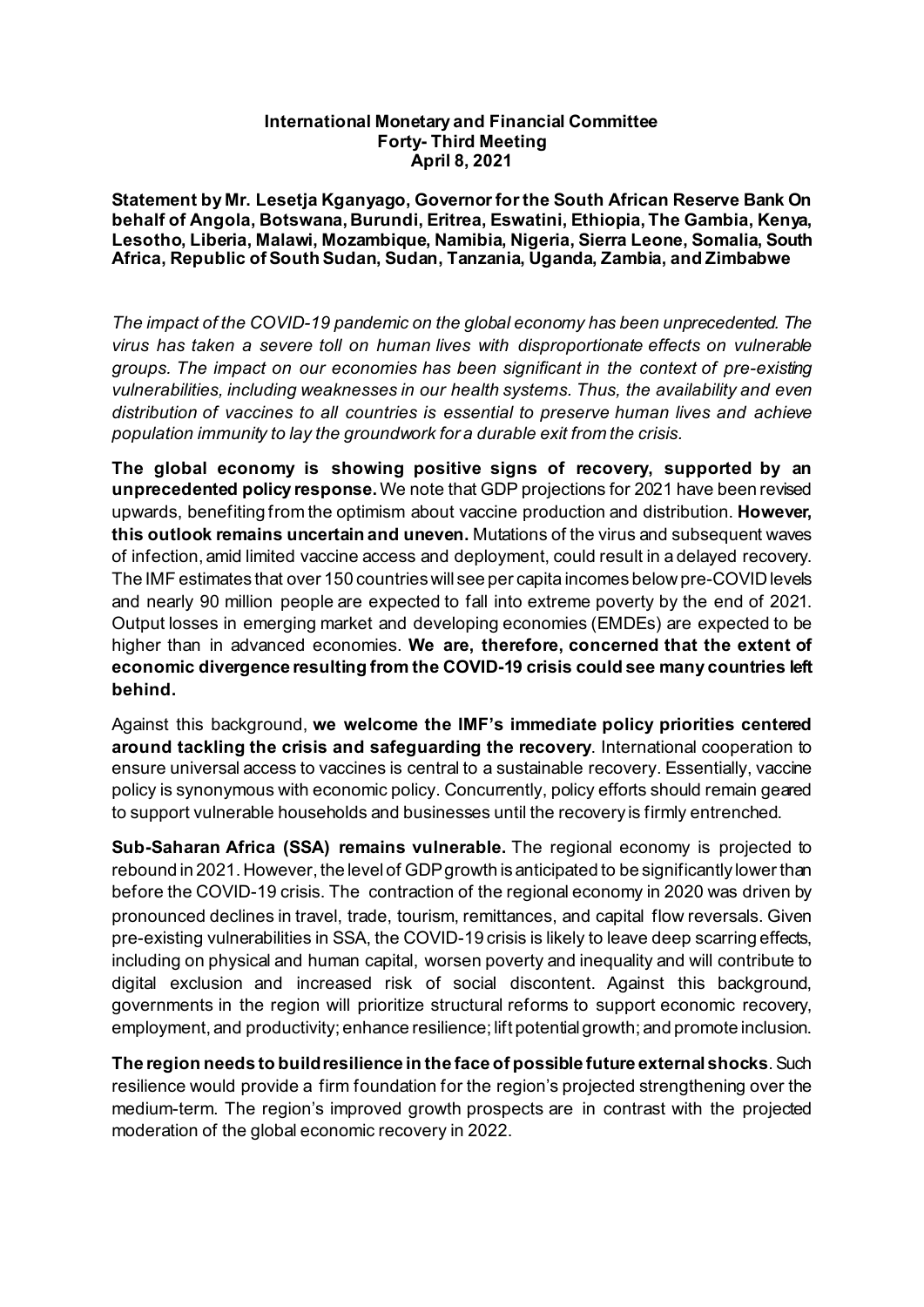**We endorse the Global Policy Agenda.** In particular, we welcome the IMF's efforts to tackle weaknesses in tax systems, address illicit financial flows, strengthen social safety nets and improve governance.

**A strong global financial safety net remains critical to enable countries to deal with short term liquidity challenges, while putting in place policies to sustain the recovery.** The IMF estimates that low-income countries (LICs) would need to deploy around US\$450 billion up to 2025 to step up their response to the pandemic and build adequate reserve buffers, as well as increase investment spending that would accelerate their income convergence with advanced economies.

**We call on the IMF to make the proposal for the new general SDR allocation of US\$650 billion in a timely manner**. Elevated health-related expenditures as well as weak revenues have created large fiscal and external financing gaps for SSA countries. Considering the large external financing needs, and the negative repercussions of the pandemic, we strongly support the proposed general Special Drawing Rights (SDR) allocation, which would augment global liquidity and support the reserve positions across the Fund membership. We also urge the IMF to explore the voluntary re-allocation of existing SDRs from members with strong external positions to benefit countries in need of liquidity, including middle-income countries (MICs).

**A holistic approach is needed to restore debt sustainability**. Ongoing efforts, including debt transparency and re-orienting spending towards priority investments and social protection, are essential to ensure long term fiscal and debt sustainability. To complement these efforts, countries in our region will prioritize implementation of measures to enhance domestic revenue mobilization, broaden the tax base, and improve tax administration. Multilateral cooperation and support from the international community will continue to play a vital role in dealing with debt vulnerabilities to accelerate growth and restore debt sustainability. We, therefore, endorse the Fund's approach to debt management and the multipronged approach (MPA). We encourage the IMF to continue to provide the necessary capacity development support to strengthen debt management and enhance transparency in debt recording.

**We support the debt relief through the Catastrophe Containment and Relief Trust (CCRT) and the G20 Debt Service Suspension Initiative (DSSI)**, which unlocks resources for the poorest and most vulnerable Fund members, including the fragile and conflict-affected states, to help fight the pandemic. To this end, we welcome the extension of the DSSI and the approval of the third tranche of CCRT debt service relief for 28 CCRT-eligible members during the period from April 14, 2021 through October 15, 2021. We look forward to the expeditious operationalization of the Common Framework for Debt Treatments beyond the DSSI. At the same time, we encourage the full participation of private creditors, in a way that moderates adverse market and credit rating agency reactions. We call for increased multilateral efforts to improve the architecture for sovereign debt resolution to facilitate expeditious debt treatments.

**We commend the Fund's swift response to provide critical support since the onset of the pandemic.** We welcome the Fund's prompt provision of emergency financing, including through augmenting existing financial programs and temporarily extending modified access limits, to create additional fiscal space to tackle the pandemic. We draw attention to the role of precautionary financing instruments in helping eligible countries deal with external tail risks.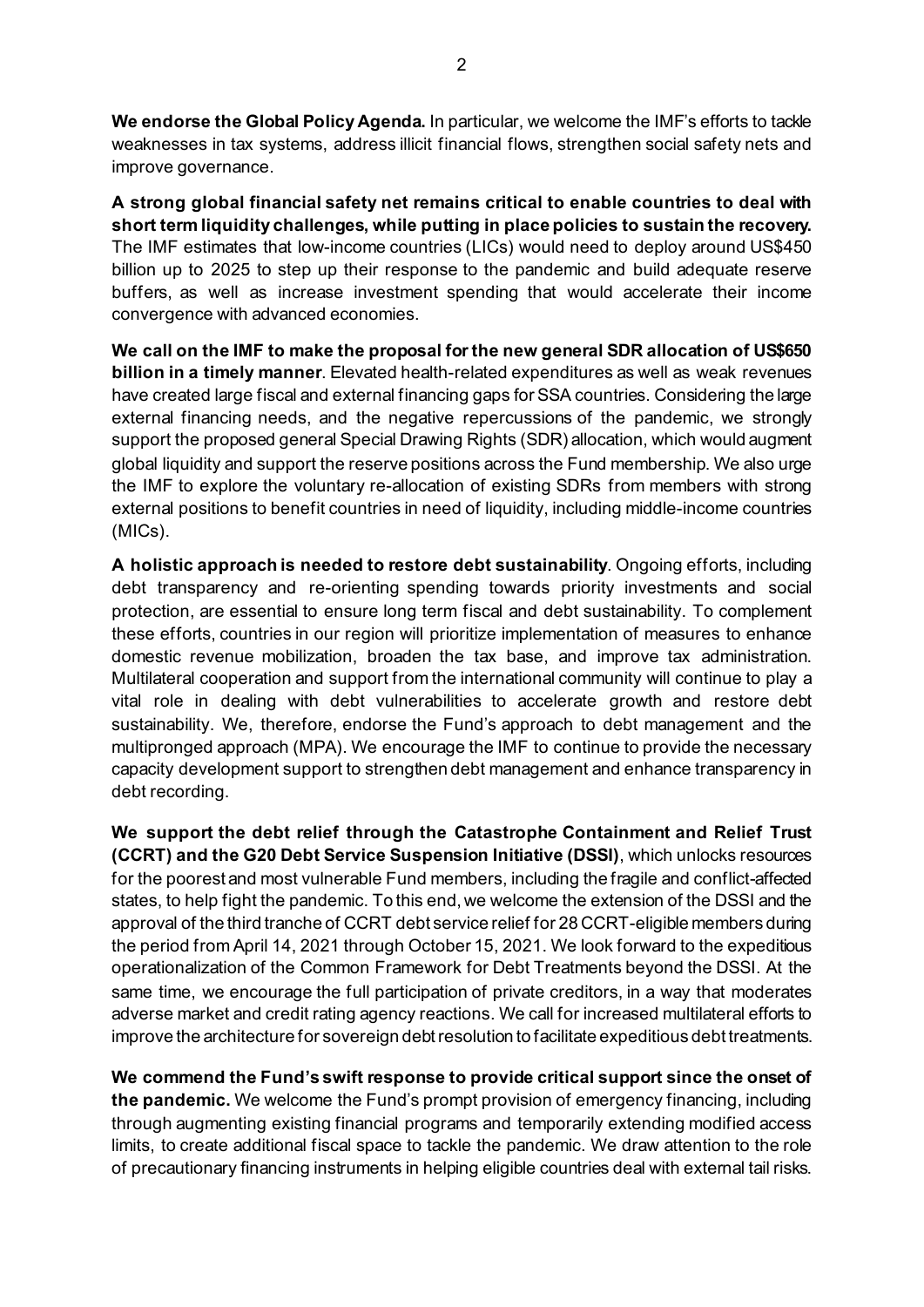In this context, we urge the Fund to ensure timely adaptation of its lending toolkit to the evolving needs of LICs and MICs during the recovery. We also want to encourage the IMF to explore non-traditional and predictable funding options to boost the Poverty Reduction and Growth Trust's (PRGT) resources as well as to deploy more resources towards capacity development. We look forward to the review of the Fund's concessional lending capacity, including more permanent reforms of PRGT facilities.

**Fund surveillance plays a critical role at both a bilateral and multilateral level in identifying risks and considering policy priorities and trade-offs.**We, therefore, welcome initiatives to strengthen the Fund's surveillance toolkit, including the integration of capacity development into surveillance. Over the past year, IMF surveillance deepened our understanding of policy risks related to the spread of the COVID-19 pandemic and we value tailored policy advise provided by Fund staff. We welcome the resumption of Article IV consultations and prioritization of the completion of the Comprehensive Surveillance Review in mid-2021. To mitigate financial risks among all countries, the IMF should enhance analysis of the financial system in bilateral surveillance, including in LICs.

Given that the crisis has exacerbated tax revenue challenges in EMDEs and LICs, we welcome the agenda on revenue mobilization, including the resumption of work on illicit flows. The Fund's policy advice on the application of the Institutional View (IV), and the Integrated Policy Framework (IPF) tools, is also a critical workstream in the context of volatile capital flows. We welcome the IMF's focus on fostering knowledge sharing and multilateralism, and support the work with partners to enhance cross-border payments. Going forward, augmenting policy effectiveness and enhancing access to finance for the informal sector, including for small and medium-sized enterprises (SMEs), youth, women, and low-skilled workers will require sustained technical assistance support.

**We recognize that risks from climate change are of increasing concern and agree that transition to a low carbon economy will help build resilience in our economies.** Global cooperative efforts are, therefore, required to mitigate climate change and assist vulnerable countries with adaptation costs. In this regard, the availability of adequate, credible and predictable climate finance is critical to ensure that EMDEs deliver on climate action. Our approach to climate change must be consistent with the principles of the Paris Agreement. We welcome the IMF's efforts to strengthen surveillance to help us understand adjustment costs to a low-carbon future and the macro-critical implications of climate change, taking into account country differences. Appropriate technical assistance and capacity development will, however, remain important for countries in SSA, especially oil producers and those dependent on coal for electricity production.

**The COVID-19 pandemic has highlighted the importance of multilateral cooperation in buttressing the global economic recovery.** Therefore, we remain committed to upholding a rules-based multilateral trading system that builds resilience in global supply chains and strengthens international investment. To this end, resolving trade tensions should be prioritized. Furthermore, we call for global cooperation to promote broader connectivity, particularly in digitalization, which has the potential to contribute to productivity and inclusion.

**Even as we get through this crisis, we should guard against complacency. We need to ensure that the Fund remains adequately resourced, to preserve its role at the center of the global financial safety net.** The Fund remains the primary safety net for many African economies. We call on the Fund to complete the 16<sup>th</sup> General Review of Quotas (GRQ) no